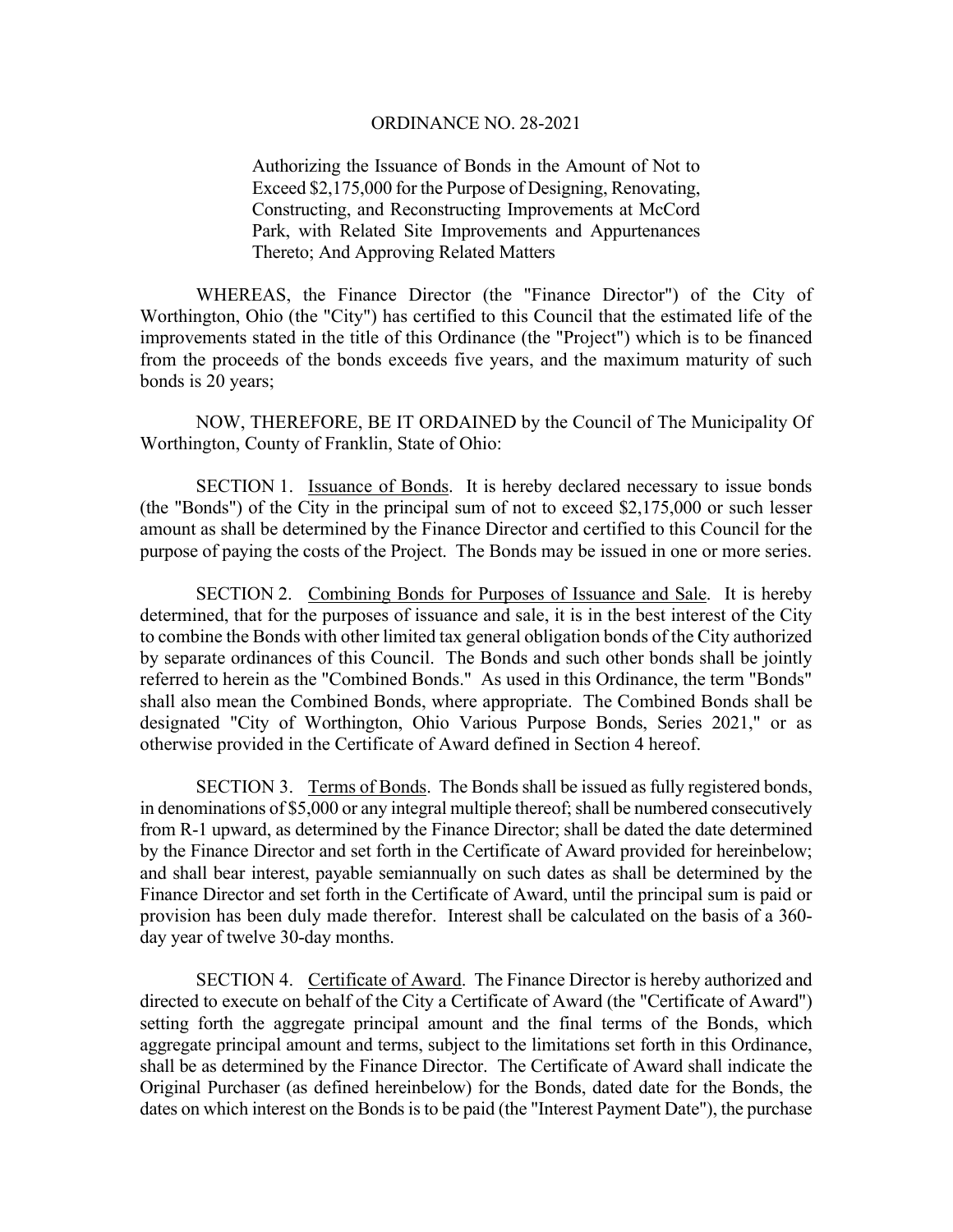price for the Bonds (which shall be not less than 97% of the face value thereof), the maturity schedule for the Bonds, the interest rates for the Bonds (provided that the true interest cost for all Bonds in the aggregate shall not exceed 4.50% per annum), the optional and mandatory redemption provisions, if any, and such other terms not inconsistent with this Ordinance as the Finance Director shall deem appropriate.

 SECTION 5. Redemption Provisions of the Bonds. The Bonds shall be subject to optional and mandatory redemption prior to stated maturity, as provided in the Certificate of Award. If optional redemption of the Bonds at a redemption price exceeding 100% is to take place on any date on which a mandatory redemption of the Bonds of the same maturity will take place, the Bonds to be redeemed by optional redemption shall be selected by the Bond Registrar (as defined hereinbelow) prior to the selection of the Bonds to be redeemed at par on the same date.

 When partial redemption is authorized, the Bond Registrar shall select Bonds or portions thereof by lot within a maturity in such manner as the Bond Registrar may determine, provided, however, that the portion of any Bond so selected shall be in the amount of \$5,000 or any integral multiple thereof.

 The notice of the call for redemption of Bonds shall identify (i) by designation, letters, numbers or other distinguishing marks, the Bonds or portions thereof to be redeemed, (ii) the redemption price to be paid, (iii) the date fixed for redemption, and (iv) the place or places where the amounts due upon redemption are payable. From and after the specified redemption date interest on the Bonds (or portions thereof) called for redemption shall cease to accrue. Such notice shall be sent by first class mail at least 30 days prior to the redemption date to each registered holder of Bonds to be redeemed at the address shown in the Bond Register (as defined herein) on the 15th day preceding the date of mailing. Failure to receive such notice of any defect therein shall not affect the validity of the proceedings for the redemption of any Bond.

 SECTION 6. General Obligation Pledge. The Bonds shall be the full general obligation of the City, and the full faith, credit and revenue of the City are hereby pledged for the prompt payment of the same. The par value to be received from the sale of the Bonds and any excess funds resulting from the issuance of the Bonds shall, to the extent necessary, be used only for the retirement of the Bonds at maturity and are hereby pledged for such purpose.

SECTION 7. Debt Service Levy. There shall be and is hereby levied annually on all the taxable property in the City, in addition to all other taxes and inside the City's charter millage limitation, a direct tax (the "Debt Service Levy") for each year during which any of the Bonds are outstanding, for the purpose of providing, and in an amount which is sufficient to provide, funds to pay interest upon the Bonds as and when the same falls due and to provide a fund for the repayment of the principal of the Bonds at maturity or upon redemption. The Debt Service Levy shall not be less than the interest and sinking fund tax required by Article XII, Section 11 of the Ohio Constitution.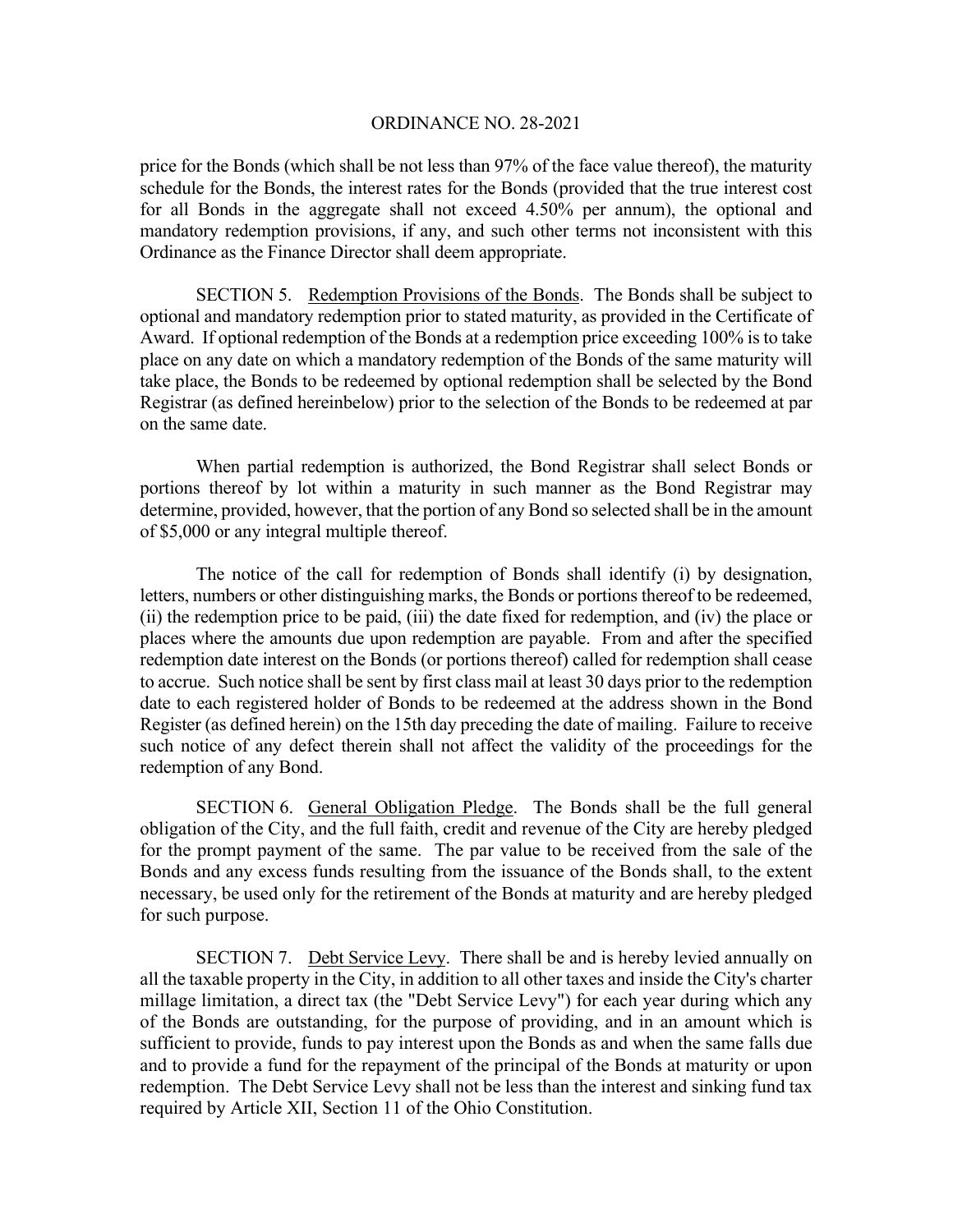The Debt Service Levy shall be and is hereby ordered computed, certified, levied and extended upon the tax duplicate and collected by the same officers, in the same manner, and at the same time that taxes for general purposes for each of such years are certified, extended and collected. The Debt Service Levy shall be placed before and in preference to all other items and for the full amount thereof. The funds derived from the Debt Service Levy shall be placed in a separate and distinct fund, which shall be irrevocably pledged for the payment of premium, if any, and interest on and principal of the Bonds when and as the same falls due. Notwithstanding the foregoing, if the City determines that funds will be available from other sources for the payment of the Bonds in any year, the amount of the Debt Service Levy for such year shall be reduced by the amount of funds which will be so available, and the City shall appropriate such funds to the payment of the Bonds in accordance with law.

 SECTION 8. Income Tax Pledge. The City hereby covenants, pursuant to Section 133.05(B)(7), Ohio Revised Code, to appropriate annually from lawfully available municipal income taxes, and to continue to levy and collect municipal income taxes adequate to produce, amounts necessary to meet the debt charges on the Bonds in each year until full payment is made.

 SECTION 9. Sale of the Bonds; Use of Proceeds. The Bonds shall be awarded by competitive sale based on bids submitted to the City following the publication of a notice of sale (or similar document) for the Bonds, which shall be in such form as approved by the Finance Director. The sale and award of the Bonds shall be evidenced by the Certificate of Award, which shall award the sale of the Bonds to such purchaser (the "Original Purchaser") as shall offer, in the opinion of the Finance Director, the best terms for the purchase of the Bonds. The Finance Director is hereby authorized and directed to deliver the Bonds, when executed, to the Original Purchaser upon payment of the purchase price and accrued interest, if any, to the date of delivery

The proceeds of such sale, except any accrued interest or premium thereon, shall be deposited in the Treasury of the City and used for the purpose aforesaid and for no other purpose. Any accrued interest received from the sale of the Bonds shall be transferred to the bond retirement fund to be applied to the payment of the principal of and interest on the Bonds, or other obligations of the City, as permitted by law. Any premium received from the sale of the Bonds may be used to pay the financing costs of the Bonds within the meaning of Ohio Revised Code Section 133.01(K) or be deposited into the bond retirement fund in the manner provided by law.

 SECTION 10. Form and Execution of the Bonds. The Bonds shall express upon their faces the purpose for which they are issued and that they are issued pursuant to this Ordinance; and shall be executed by the Finance Director and the City Manager of the City (the "City Manager"), in their official capacities, provided that either or both of their signatures may be a facsimile. No Bond shall be valid or become obligatory for any purpose or shall be entitled to any security or benefit under this Ordinance unless and until a certificate of authentication, as printed on the Bond, is signed by the Bond Registrar as authenticating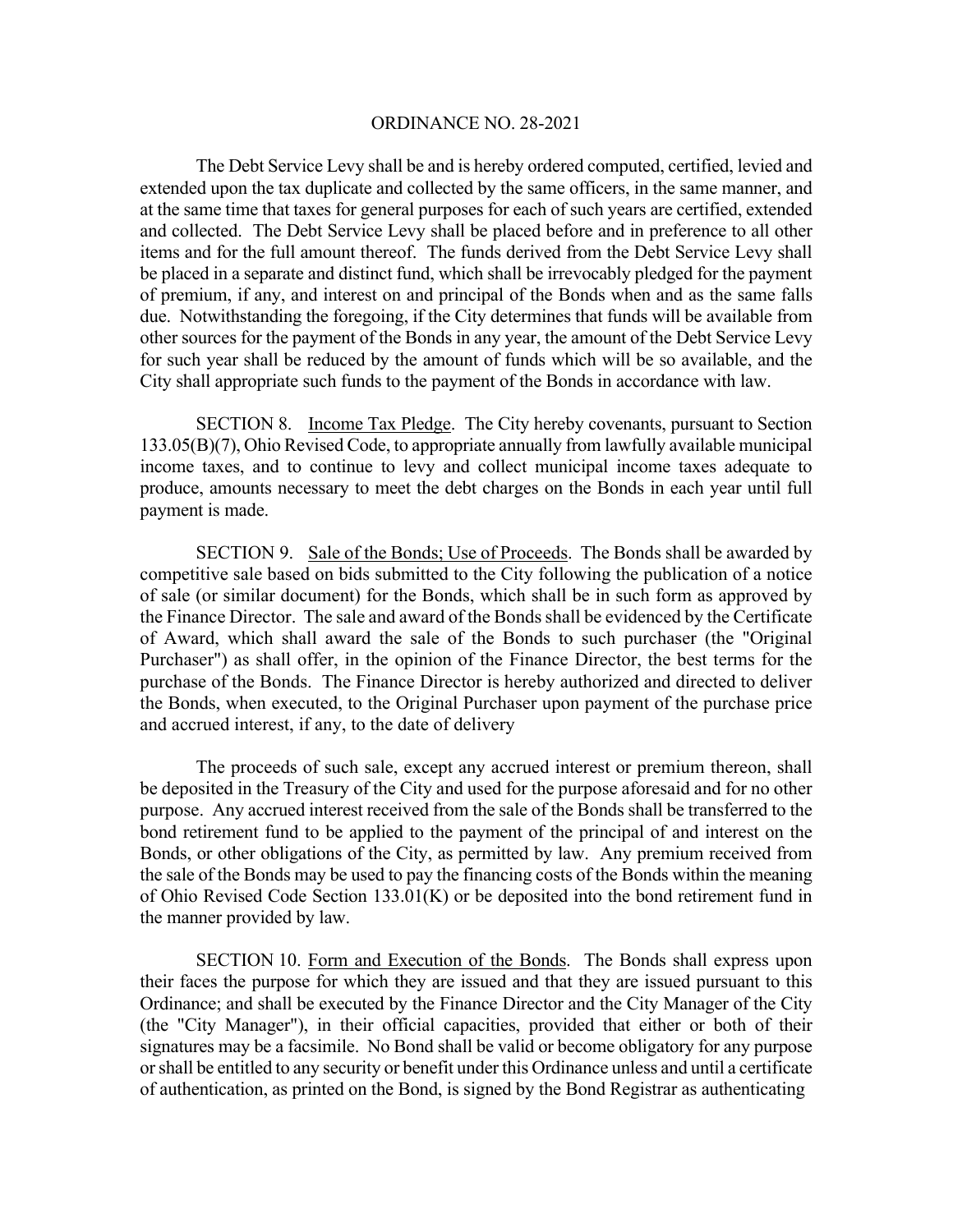agent. Authentication by the Bond Registrar shall be conclusive evidence that the Bond so authenticated has been duly issued and delivered under this Ordinance and is entitled to the security and benefit of this Ordinance. The certificate of authentication may be signed by any officer or officers of the Bond Registrar or by such other person acting as an agent of the Bond Registrar as shall be approved by the Finance Director on behalf of the City. It shall not be necessary that the same authorized person sign the certificate of authentication on all of the Bonds.

 SECTION 11. Payment of the Bonds. The principal of and interest on the Bonds shall be payable in lawful money of the United States of America without deduction for the services of the Bond Registrar as paying agent. The principal of the Bonds shall be payable upon presentation and surrender of the Bonds at the principal office of the Bond Registrar. Each Bond shall bear interest from the later of the date thereof, or the most recent Interest Payment Date to which interest has been paid or duly provided for, unless the date of authentication of any Bond is less than 15 days prior to an Interest Payment Date, in which case interest shall accrue from such Interest Payment Date. Interest on any Bond shall be paid on each Interest Payment Date by check or draft mailed to the person in whose name the Bond is registered, at the close of business on the 15th day next preceding that Interest Payment Date (the "Record Date") (unless such date falls on a non-business day, in which case the Record Date shall be the preceding business day), on the Bond Register at the address appearing therein.

 Any interest on any Bond which is payable, but is not punctually paid or provided for, on any Interest Payment Date (herein called "Defaulted Interest") shall forthwith cease to be payable to the registered owner on the relevant Record Date by virtue of having been such owner and such Defaulted Interest shall be paid to the registered owner in whose name the Bond is registered at the close of business on a date (the "Special Record Date") to be fixed by the Bond Registrar, such Special Record Date to be not more than 15 nor less than 10 days prior to the date of proposed payment. The Bond Registrar shall cause notice of the proposed payment of such Defaulted Interest and the Special Record Date therefor to be mailed, first class postage prepaid, to each Bondholder, at such Bondholder's address as it appears in the Bond Register, not less than 10 days prior to such Special Record Date, and may, in its discretion, cause a similar notice to be published once in a newspaper in each place where Bonds are payable, but such publication shall not be a condition precedent to the establishment of such Special Record Date.

 Subject to the foregoing provisions of this Section, each Bond delivered by the Bond Registrar upon transfer of or in exchange for or in lieu of any other Bond shall carry the rights to interest accrued and unpaid, and to accrue, which were carried by such other Bond.

SECTION 12. Appointment of Bond Registrar. The Finance Director is hereby authorized and directed to execute on behalf of the City a Bond Registrar Agreement with such bank or other appropriate financial institution as shall be acceptable to the Finance Director and the Original Purchaser, pursuant to which such bank or financial institution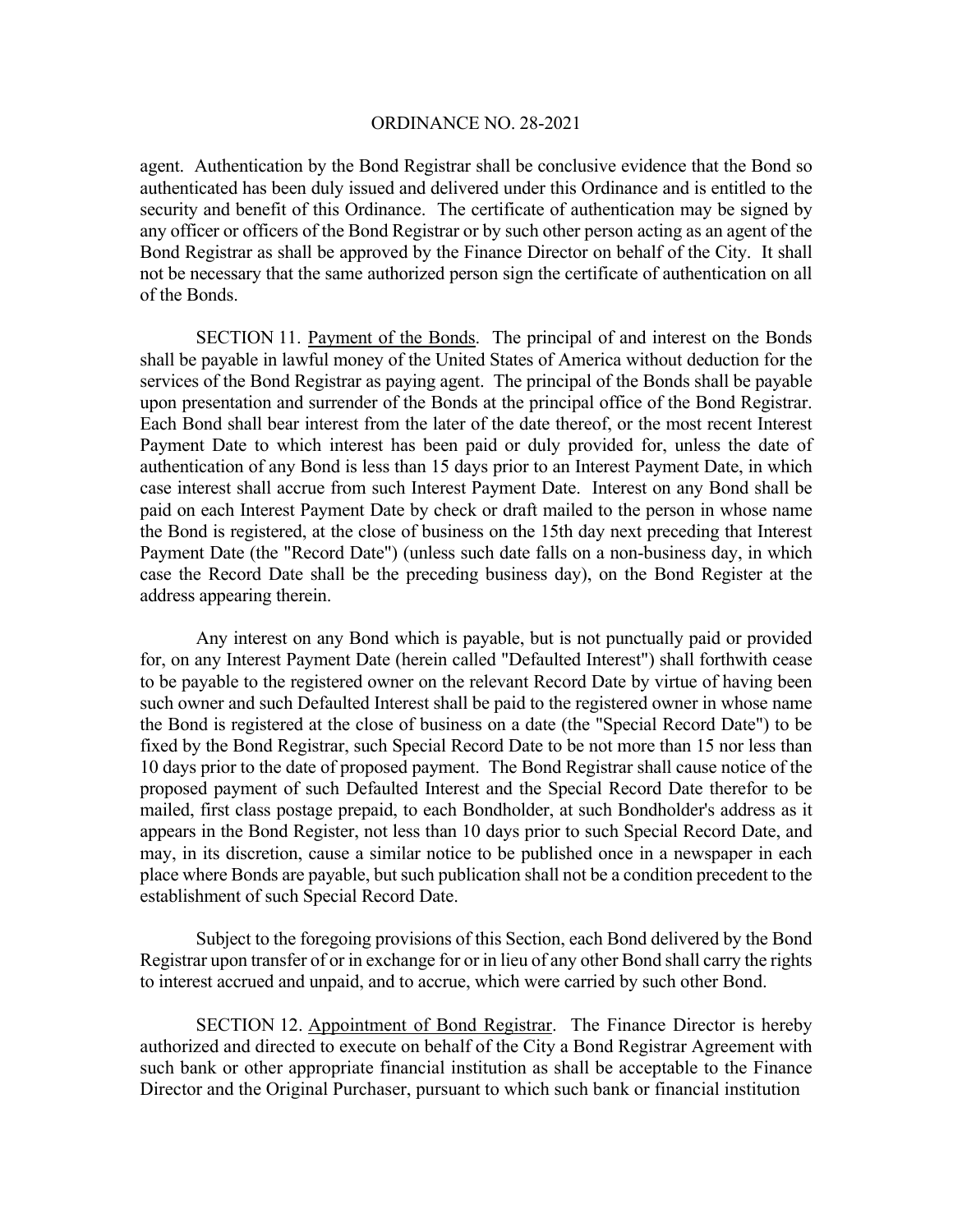shall agree to serve as authenticating agent, bond registrar, transfer agent, and paying agent (the "Bond Registrar") for the Bonds. Interest shall be payable at maturity by check or draft mailed to the Registered Owner hereof, as shown on the registration books of the City maintained by the Bond Registrar. If at any time the Bond Registrar shall be unable or unwilling to serve as such, or the Finance Director in such officer's discretion shall determine that it would be in the best interest of the City for such functions to be performed by another party, the Finance Director may, and is hereby authorized and directed to, enter into an agreement with a national banking association or other appropriate institution experienced in providing such services, to perform the services required of the Bond Registrar hereunder. Each such successor Bond Registrar shall promptly advise all bondholders of the change in identity and new address of the Bond Registrar. So long as any of the Bonds remain outstanding, the City shall cause to be maintained and kept by the Bond Registrar, at the office of the Bond Registrar, all books and records necessary for the registration, exchange and transfer of Bonds as provided in this Section (the "Bond Register"). Subject to the provisions of this Ordinance, the person in whose name any Bond shall be registered on the Bond Register shall be regarded as the absolute owner thereof for all purposes. Payment of or on account of the principal of and interest on any Bond shall be made only to or upon the order of that person. Neither the City nor the Bond Registrar shall be affected by any notice to the contrary, but the registration may be changed as herein provided. All payments shall be valid and effectual to satisfy and discharge the liability upon the Bonds, including the interest thereon, to the extent of the amount or amounts so paid.

 Any Bond, upon presentation and surrender at the office of the Bond Registrar, together with a request for exchange signed by the registered owner or by a person authorized by the owner to do so by a power of attorney in a form satisfactory to the Bond Registrar, may be exchanged for Bonds of the same form and of any authorized denomination or denominations equal in the aggregate to the unmatured principal amount of the Bonds surrendered, and bearing interest at the same rate and maturing on the same date.

 A Bond may be transferred only on the Bond Register upon presentation and surrender thereof at the office of the Bond Registrar, together with an assignment executed by the registered owner or by a person authorized by the owner to do so by a power of attorney in a form satisfactory to the Bond Registrar. Upon that transfer, the Bond Registrar shall complete, authenticate and deliver a new Bond or Bonds of any authorized denomination or denominations equal in the aggregate to the unmatured principal amount of the Bonds surrendered, and bearing interest at the same rate and maturing on the same date.

 The City and the Bond Registrar shall not be required to transfer or exchange (i) any Bond during a period beginning at the opening of business 15 days before the day of mailing of a notice of redemption of Bonds, and ending at the close of business on the day of such mailing, or (ii) any Bonds selected for redemption, in whole or in part, following the date of such mailing.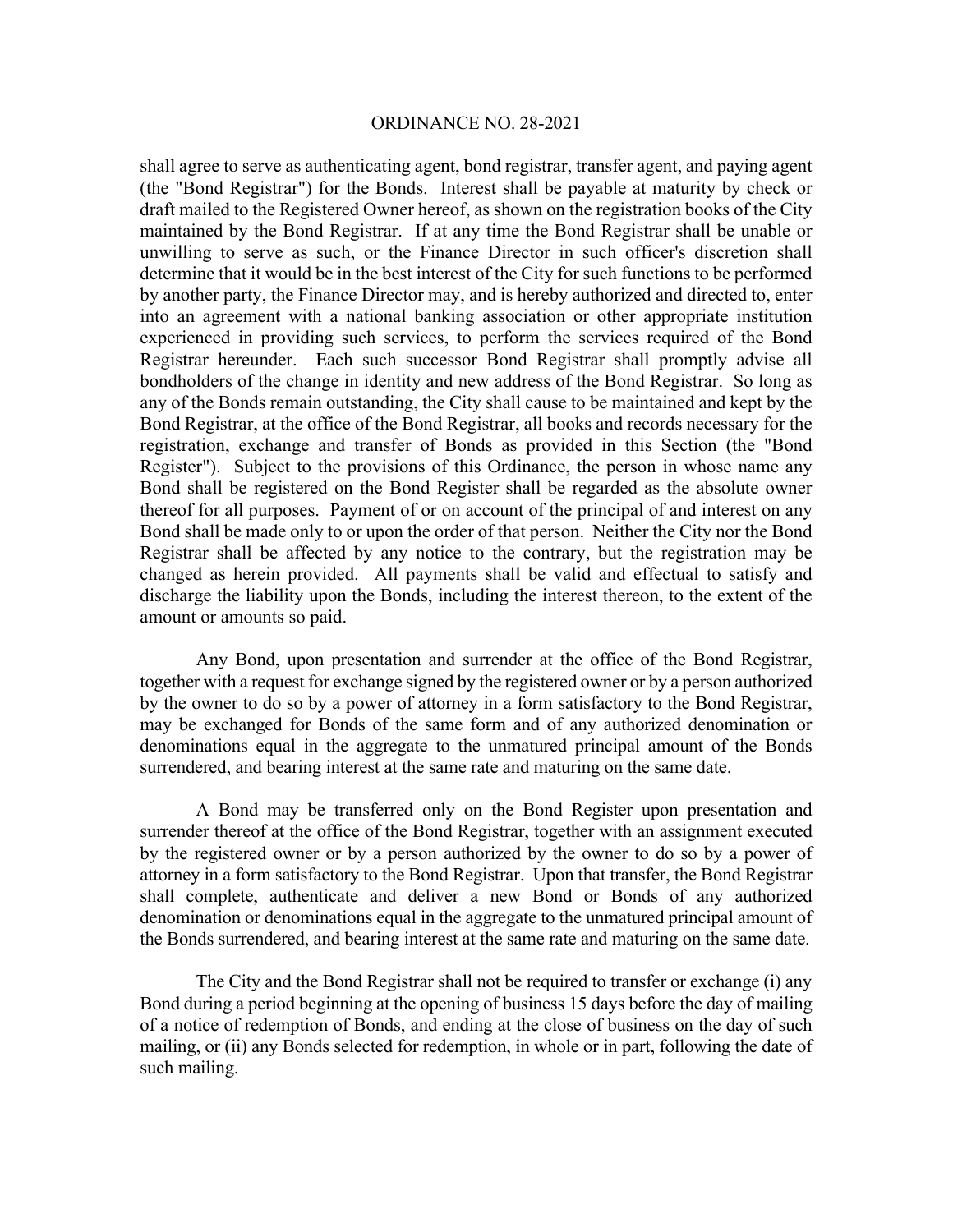In all cases in which Bonds are exchanged or transferred hereunder, the City shall cause to be executed and the Bond Registrar shall authenticate and deliver Bonds in accordance with the provisions of this Ordinance. The exchange or transfer shall be without charge to the owner; except that the City and the Bond Registrar may make a charge sufficient to reimburse them for any tax or other governmental charge required to be paid with respect to the exchange or transfer. The City or the Bond Registrar may require that those charges, if any, be paid before it begins the procedure for the exchange or transfer of the Bonds. All Bonds issued upon any transfer or exchange shall be the valid obligations of the City, evidencing the same debt, and entitled to the same benefits under this Ordinance, as the Bonds surrendered upon that transfer or exchange.

 SECTION 13. Book-Entry System. For purposes of this Ordinance, the following terms shall have the following meanings:

 "Book-entry form" or "book-entry system" means a form or system under which (i) the beneficial right to payment of principal of and interest on the Bonds may be transferred only through a book-entry and (ii) physical Bonds in fully registered form are issued only to a Depository or its nominee as registered owner, with the Bonds "immobilized" in the custody of the Depository, and the book-entry is the record that identifies the owners of beneficial interests in those Bonds.

 "Depository" means any securities depository that is a clearing agency under federal law operating and maintaining, together with its participants, a book-entry system to record beneficial ownership of securities and to effect transfers of securities in book-entry form, and includes The Depository Trust Company (a limited purpose trust company), New York, New York.

 The Bonds may be initially issued to a Depository for use in a book-entry system, and the provisions of this Section shall apply, notwithstanding any other provision of this Ordinance; (i) there shall be a single Bond of each maturity, (ii) those Bonds shall be registered in the name of the Depository or its nominee, as registered owner, and immobilized in the custody of the Depository; (iii) the beneficial owners in book-entry form shall have no right to receive Bonds in the form of physical securities or certificates; (iv) ownership of beneficial interests in any Bonds in book-entry form shall be shown by book-entry on the system maintained and operated by the Depository, and transfers of the ownership of beneficial interests shall be made only by the Depository and by book-entry; and (v) the Bonds as such shall not be transferable or exchangeable, except for transfer to another Depository or to another nominee of a Depository, without further action by the City. Bond service charges on Bonds in book-entry form registered in the name of a Depository or its nominee shall be payable in same day funds delivered to the Depository or its authorized representative (i) in the case of interest, on each Interest Payment Date, and (ii) in all other cases, upon presentation and surrender of Bonds as provided in this Ordinance.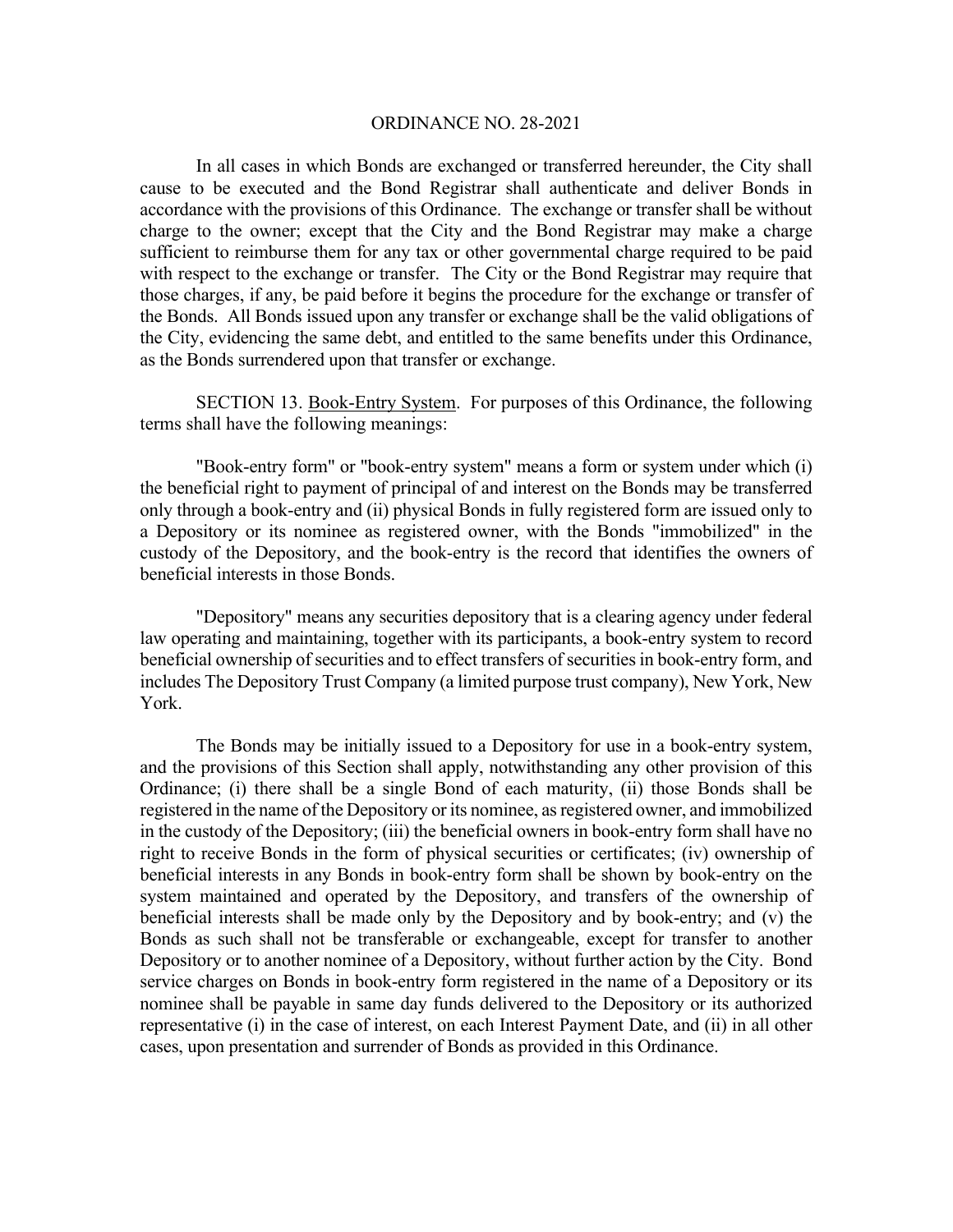The Bond Registrar may, with the approval of the City, enter into an agreement with the beneficial owner or registered owner of any Bond in the custody of a Depository providing for making all payments to that owner of principal and interest on that Bond or any portion thereof (other than any payment of the entire unpaid principal amount thereof) at a place and in a manner (including wire transfer of federal funds) other than as provided above in this Ordinance, without prior presentation or surrender of the Bond, upon any conditions which shall be satisfactory to the Bond Registrar and to the City. That payment in any event shall be made to the person who is the registered owner of that Bond on the date that principal is due, or, with respect to the payment of interest, as of the applicable date agreed upon as the case may be. The Bond Registrar shall furnish a copy of each of those agreements, certified to be correct by the Bond Registrar, to other paying agents for Bonds and to the City. Any payment of principal or interest pursuant to such an agreement shall constitute payment thereof pursuant to, and for all purposes of, this Ordinance.

 If requested, the Finance Director and the City Manager are authorized and directed to execute, acknowledge and deliver, in the name of and on behalf of the City, an agreement among the City, the Bond Registrar and a Depository to be delivered in connection with the issuance of the Bonds to such Depository for use in a book-entry system.

The City may decide to discontinue use of the book-entry system through the Depository. In that event, Bond certificates will be printed and delivered to the Depository.

 If any Depository determines not to continue to act as the Depository for the Bonds for use in a book-entry system, the City and the Bond Registrar may attempt to establish a securities depository/book-entry relationship with another qualified Depository under this Ordinance. If the City and the Bond Registrar do not or are unable to do so, the City and the Bond Registrar, after the Bond Registrar has made provision for notification of the beneficial owners by the then Depository, shall permit withdrawal of the Bonds from the Depository and authenticate and deliver bond certificates in fully registered form to the assigns of the Depository or its nominee, all at the cost and expense (including costs of printing and delivering definitive Bond), if the event is not the result of action or inaction by the City or the Bond Registrar, of those persons requesting such issuance.

 SECTION 14. Federal Tax Law Compliance. The City hereby covenants that it will comply with the requirements of all existing and future laws which must be satisfied in order that interest on the Bonds is and will continue to be excluded from gross income for federal income tax purposes, including without limitation restrictions on the use of the property financed with the proceeds of the Bonds so that the Bonds will not constitute "private activity bonds" within the meaning of Section 141 of the Internal Revenue Code of 1986, as amended (the "Code"). The City further covenants that it will restrict the use of the proceeds of the Bonds in such manner and to such extent, if any, as may be necessary, after taking into account reasonable expectations at the time the Bonds are issued, so that they will not constitute arbitrage bonds under Section 148 of the Code and the regulations prescribed thereunder (the "Regulations").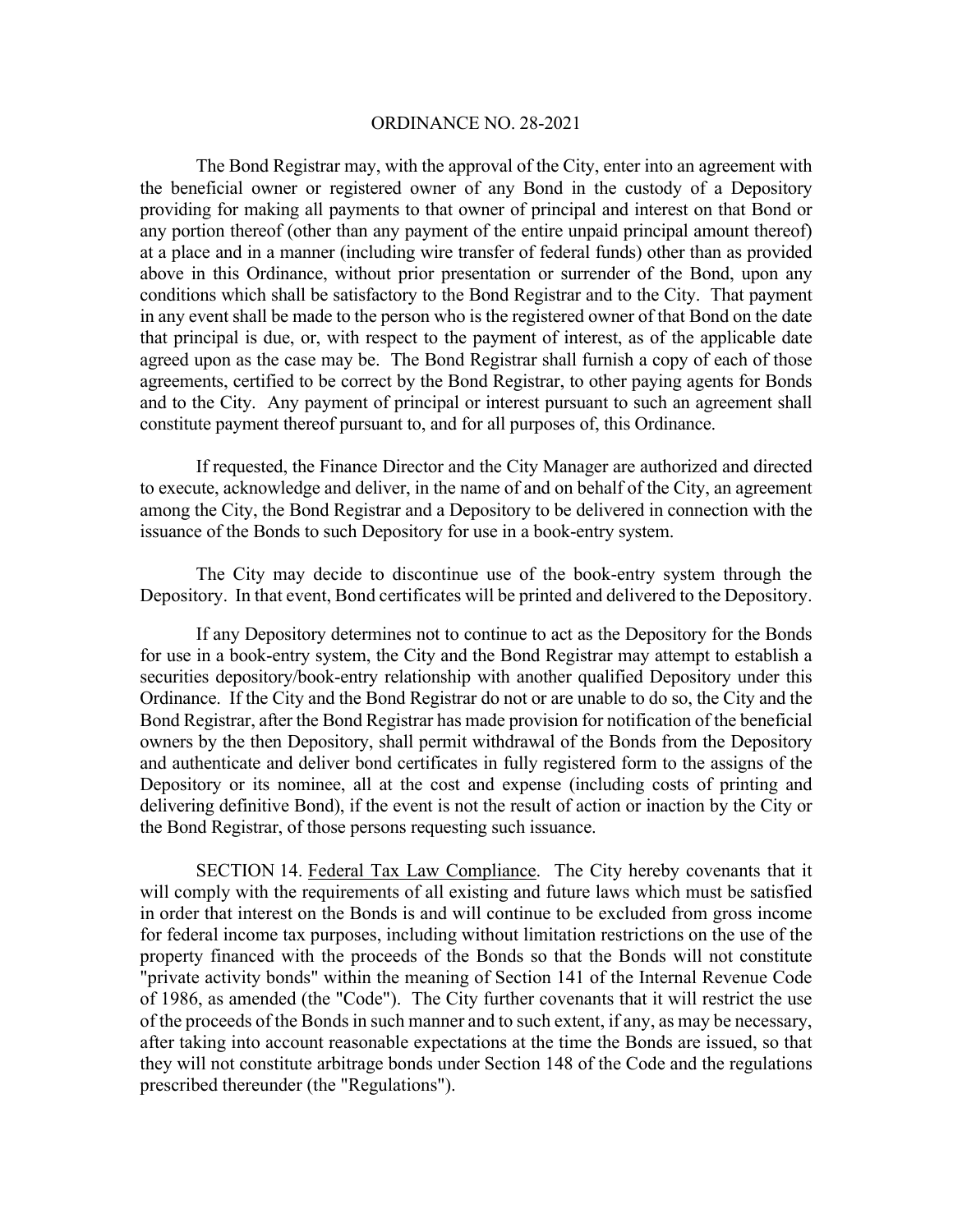The Finance Director, or any other officer of the City, including the City Manager, is hereby authorized and directed (a) to make or effect any election, selection, designation, choice, consent, approval or waiver on behalf of the City with respect to the Bonds as permitted or required to be made or given under the federal income tax laws, for the purpose of assuring, enhancing or protecting favorable tax treatment or the status of the Bonds or interest thereon or assisting compliance with requirements for that purpose, reducing the burden or expense of such compliance, reducing any rebate amount or any payment of penalties, or making any payments of special amounts in lieu of making computations to determine, or paying, any excess earnings as rebate, or obviating those amounts or payments, as determined by the Finance Director, which action shall be in writing and signed by the Finance Director, or any other officer of the City, including the City Manager, on behalf of the City; (b) to take any and all actions, make or obtain calculations, and make or give reports, covenants and certifications of and on behalf of the City as may be appropriate to assure the exclusion of interest from gross income and the intended tax status of the Bonds; and (c) to give an appropriate certificate on behalf of the City, for inclusion in the transcript of proceedings, setting forth the facts, estimates and circumstances, and reasonable expectations of the City pertaining to Section 148 and the Regulations, and the representations, warranties and covenants of the City regarding compliance by the City with Sections 141 through 150 of the Code and the Regulations.

The Finance Director shall keep and maintain adequate records pertaining to the use and investment of all proceeds of the Bonds sufficient to permit, to the maximum extent possible and presently foreseeable, the City to comply with any federal law or regulation now or hereafter having applicability to the Bonds that relates to the use of such proceeds, which limits the amount of Bond proceeds which may be invested on an unrestricted yield or requires the City to rebate arbitrage profits to the United States Department of the Treasury. The Finance Director is hereby authorized and directed to file such reports with, and rebate arbitrage profits to, the United States Department of the Treasury, to the extent that any federal law or regulation having applicability to the Bonds requires any such reports or rebates.

 SECTION 15. Municipal Bond Insurance. The Finance Director is authorized to make appropriate arrangements, if the Finance Director deems it in the best interest of the City, for the issuance of a municipal bond insurance policy with respect to all or any portion or series of the Bonds, including executing and delivering a commitment therefor and certificates and other documents in connection therewith and paying the bond insurance premium related thereto. All additional provisions required to be authorized by this Council for the issuance of a municipal bond insurance policy shall be contained in the Certificate of Award.

 SECTION 16. Official Statement. The distribution of an Official Statement of the City, in preliminary and final form, relating to the original issuance of the Bonds is authorized if the Finance Director determines that it is necessary or advisable to prepare and distribute an Official Statement in connection with the original issuance of the Bonds. If the Finance Director so determines, then the Finance Director and the City Manager, and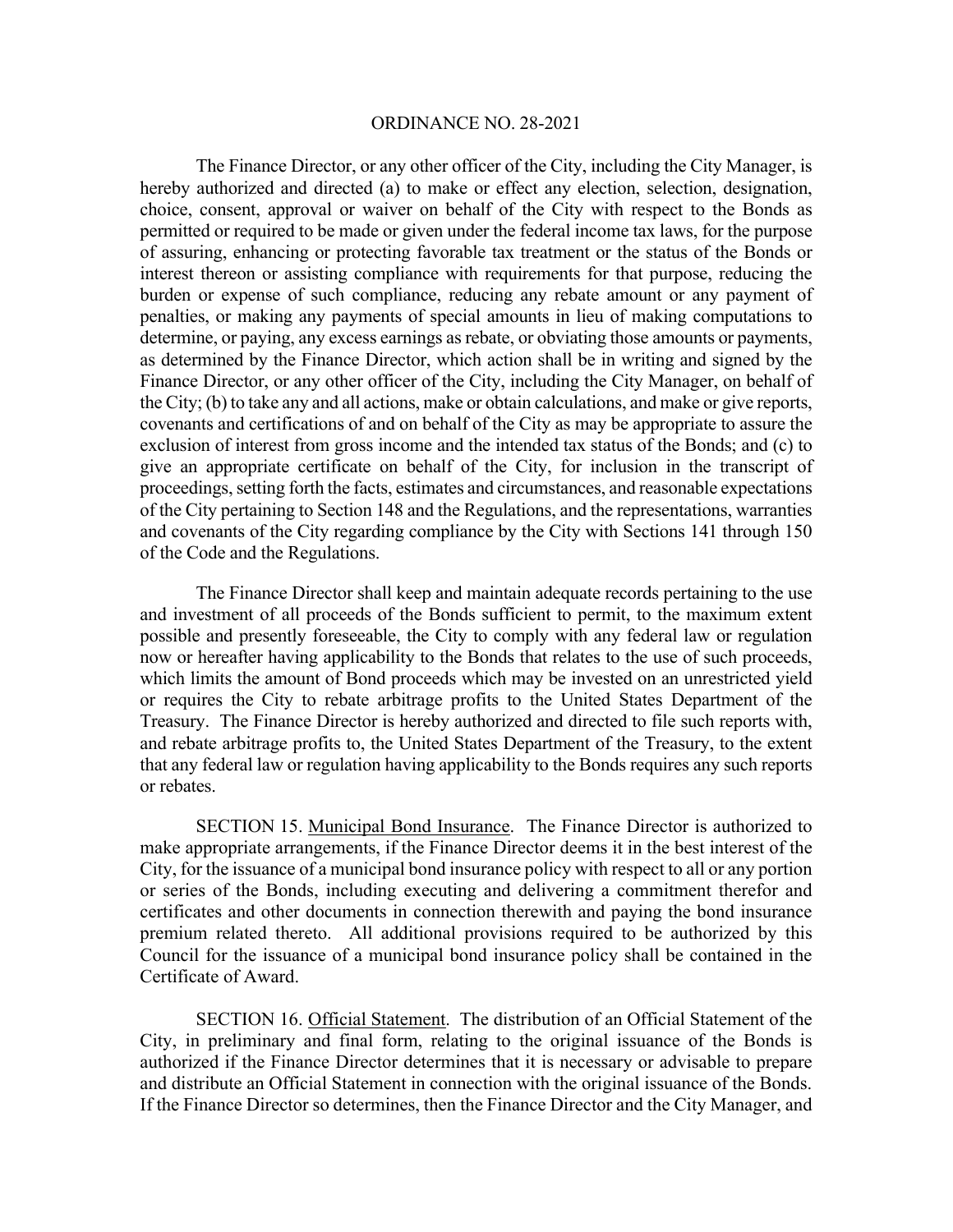any other officer of this Council, are authorized and directed to negotiate, prepare and execute, on behalf of the City and in their official capacity, the Official Statement and any supplements thereto as so executed in connection with the original issuance of the Bonds, and they are authorized and directed to advise the Original Purchaser in writing regarding limitations on the use of the Official Statement and any supplements thereto for purposes of marketing or reoffering the Bonds as they deem necessary or appropriate to protect the interests of the City. The Finance Director, the City Manager and the Law Director are each authorized to execute and deliver, on behalf of the City and in their official capacities, such certificates in connection with the accuracy of an Official Statement, in either preliminary or final form, and any supplements thereto as may, in their judgment, be necessary or appropriate.

SECTION 17. Obtaining of Rating for the Bonds. The Finance Director is authorized to obtain or update a rating or ratings on the Bonds and the City if the Finance Director determines that it is necessary or advisable in connection with the original issuance of the Bonds. If the Finance Director so determines, then the Finance Director, City Manager, and any officer of this Council are authorized and directed to take all steps necessary to obtain such rating or ratings, including paying the rating fees imposed by any rating agency and paying any travel expenses relating to obtaining such rating or ratings.

 SECTION 18. Appointment of Municipal Advisor. The appointment of Baker Tilly Municipal Advisors, LLC, to serve as municipal advisor to the City in connection with the issuance of the Bonds is hereby approved. The fees to be paid to such firm shall be subject to review and approval of the Finance Director, shall not exceed the fees customarily charged for such services, and shall be paid upon closing of the financing from proceeds of the Bonds.

 SECTION 19. Appointment of Bond Counsel. The appointment of the law firm of Bricker & Eckler LLP to serve as Bond Counsel with respect to the issuance of the Bonds is hereby approved. The fees to be paid to such firm shall be subject to review and approval by the Finance Director, shall not exceed the fees customarily charged for such services, and shall be paid upon closing of the financing from proceeds of the Bonds.

 SECTION 20. Transcript of Proceedings; Execution of Additional Documents. The officer having charge of the minutes of the Council and any other officers of the Council, or any of them individually, are hereby authorized and directed to prepare and certify a true transcript of proceedings pertaining to the Bonds and to furnish a copy of such transcript to the Original Purchaser. Such transcript shall include certified copies of all proceedings and records of the Council relating to the power and authority of the City to issue the Bonds and certificates as to matters within their knowledge or as shown by the books and records under their custody and control, including but not limited to a general certificate of the City Clerk and a no-litigation certificate of the City Manager and the Finance Director, and such certified copies and certificates shall be deemed representations of the City as to the facts stated therein. Except for the procedure for authenticating the Bonds set forth in Section